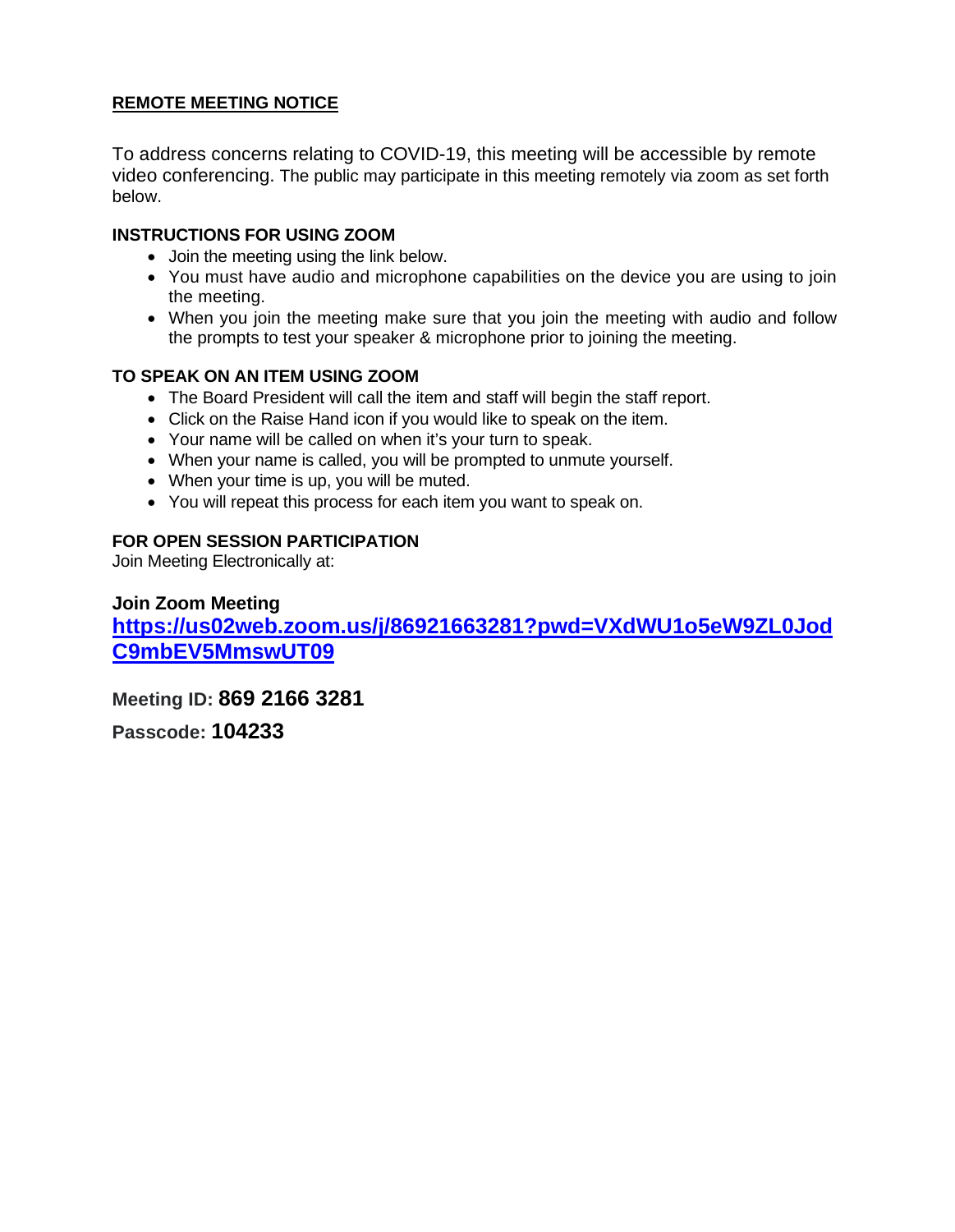# **A G E N D A**  REGULAR MEETING OF THE GOVERNING BOARD OF THE GOLETA SANITARY DISTRICT A PUBLIC AGENCY

One William Moffett Place Goleta, California 93117

June 20, 2022

**CALL TO ORDER:** 6:30 p.m.

# **ROLL CALL OF MEMBERS**

| <b>BOARD MEMBERS:</b> | Steven T. Majoewsky  |
|-----------------------|----------------------|
|                       | George W. Emerson    |
|                       | <b>Sharon Rose</b>   |
|                       | <b>Edward Fuller</b> |
|                       | Jerry D. Smith       |

# **CONSIDERATION OF THE MINUTES OF THE BOARD MEETING**

The Board will consider approval of the Minutes of the Regular Meeting of June 6, 2022

The Board will consider approval of the Minutes of the Special Meeting of June 13, 2022

**PUBLIC COMMENTS** - Members of the public may address the Board on items within the jurisdiction of the Board.

**POSTING OF AGENDA** – The agenda notice for this meeting was posted at the main gate of the Goleta Sanitary District and on the District's web site 72 hours in advance of the meeting.

# **BUSINESS:**

- 1. CONSIDERATION OF DISTRICT'S PROPOSED BUDGET FOR FISCAL YEAR 2022-23 (Board may take action on this item.)
- 2. CONSIDERATION AND ADOPTION OF RESOLUTION NO. 22-688 APPROVING REVISED ORGANIZATION CHART AND EMPLOYEE PAY **SCHEDULE** (Board may take action on this item.)
- 3. CONSIDERATION AND APPROVAL OF RESOLUTION NO. 22-689 ADOPTING FINDINGS, APPROVING PRELIMINARY ENVIRONMENTAL REVIEW FORM AND ENVIRONMENTAL IMPACT ASSESSMENT, AND RATIFYING AND APPROVING PREPARATION OF A MITIGATED NEGATIVE DECLARATION FOR THE BESP PHASE 2 PROJECT (Board may take action on this item.)